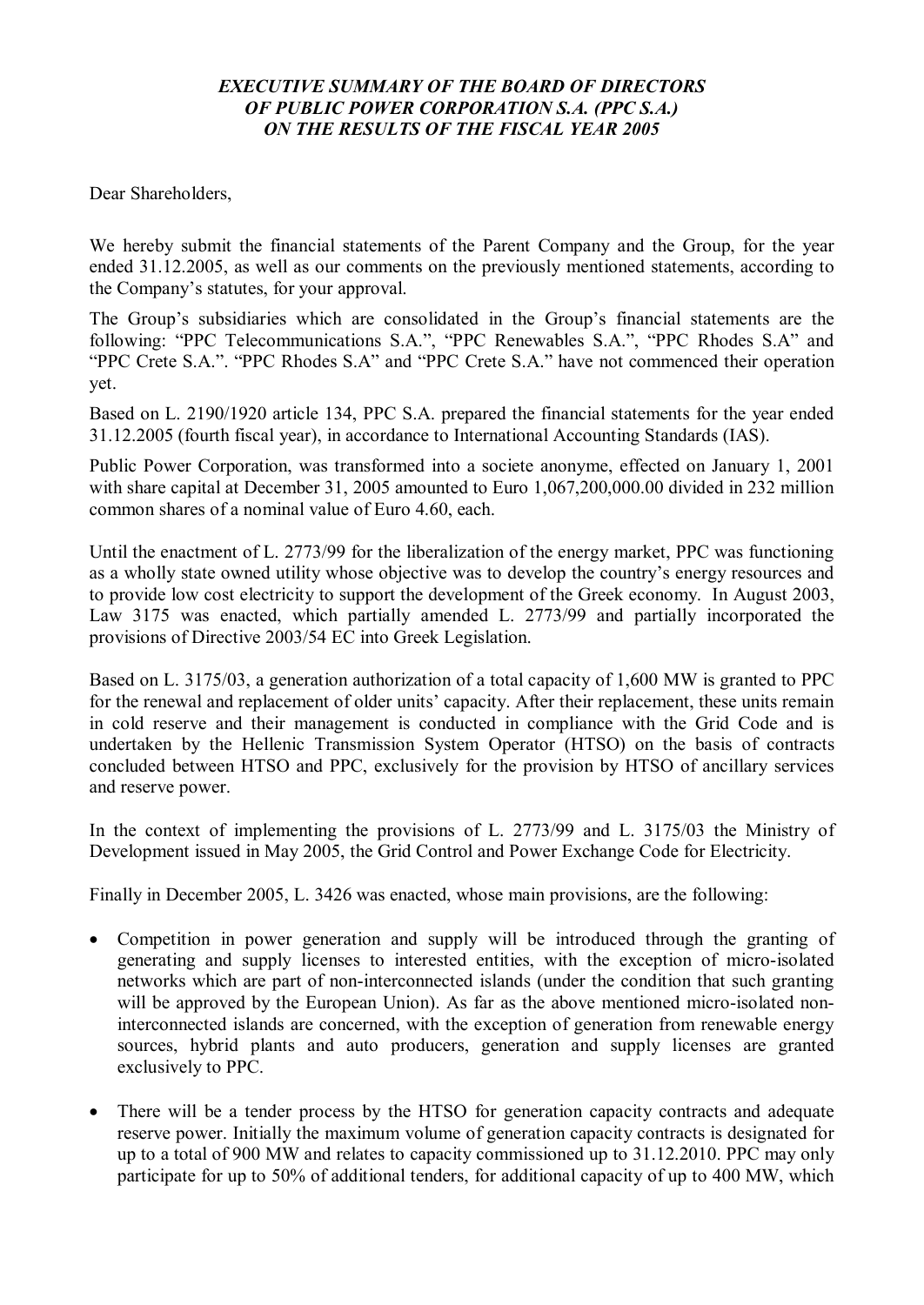may be made during that time period. PPC may participate on equal terms in tenders for capacity above 1,300 MW (future tenders) and for units commissioned after 31.12.2010.

- · Ownership of the national grid ("transmission system" and "distribution network") remains exclusively with PPC.
- · Provides for the operational unbundling of PPC's activities in Transmission, Distribution and Operation for the non-interconnected islands.
- PPC, as owner of the Distribution Network, accepts the applications for connecting to the network, operates, develops and maintains the network according to its planning and the directions of the Distribution System Operator and the Operator of the non-interconnected islands.
- $\bullet$  Until July 1<sup>st</sup>, 2007, an independent entity will be formed through the expansion of the existing Transmission System Operator (HTSO), which will be renamed into Hellenic Transmission and Distribution Systems Operator (HTDSO) and will undertake the operation of the Distribution system as well.
- PPC is appointed as the Operator for the non interconnected islands. The activities of PPC as an operator for the non – interconnected islands will be functionally unbundled from the rest of its activities.
- All non-household consumers are considered eligible customers and are allowed to conclude supply contracts with energy suppliers on the basis of private agreements, with the exception of the micro isolated islands' consumers. As of July 1, 2007, all consumers will be considered eligible customers with the exception of micro isolated islands' consumers whose supply of energy will be done exclusively by PPC.
- The Minister of Development, by a Decision to be issued within six months from the publication of Law 3426/05, shall define Public Service Obligations, as well as the holders of licenses granted under the provisions of Law 2773/99, who shall be liable to provide them. The Minister of Development, by a Decision to be issued following a relevant opinion by RAE within 3 months from the issuance of the Decision mentioned in the previous paragraph, shall define the methodology for the calculation of the compensation due for the provision of public service obligations to the license holders that provide them.

The amount of the above mentioned compensation due for providing public service obligations will be approved each year, by a Decision of the Minister of Development, after a relevant opinion by RAE and will be paid under the condition that, electricity companies will keep separate accounts depicting at least the compensation granted to them for providing public service obligations, as well as charges they impose to their customers relating to those services.

# *Turnover Analysis*

Revenues of the Parent Company for the year 2005 amounted to Euro 4,290.9 million, approximately, presenting an increase of Euro 195.9 million or 4.8%, compared to 2004.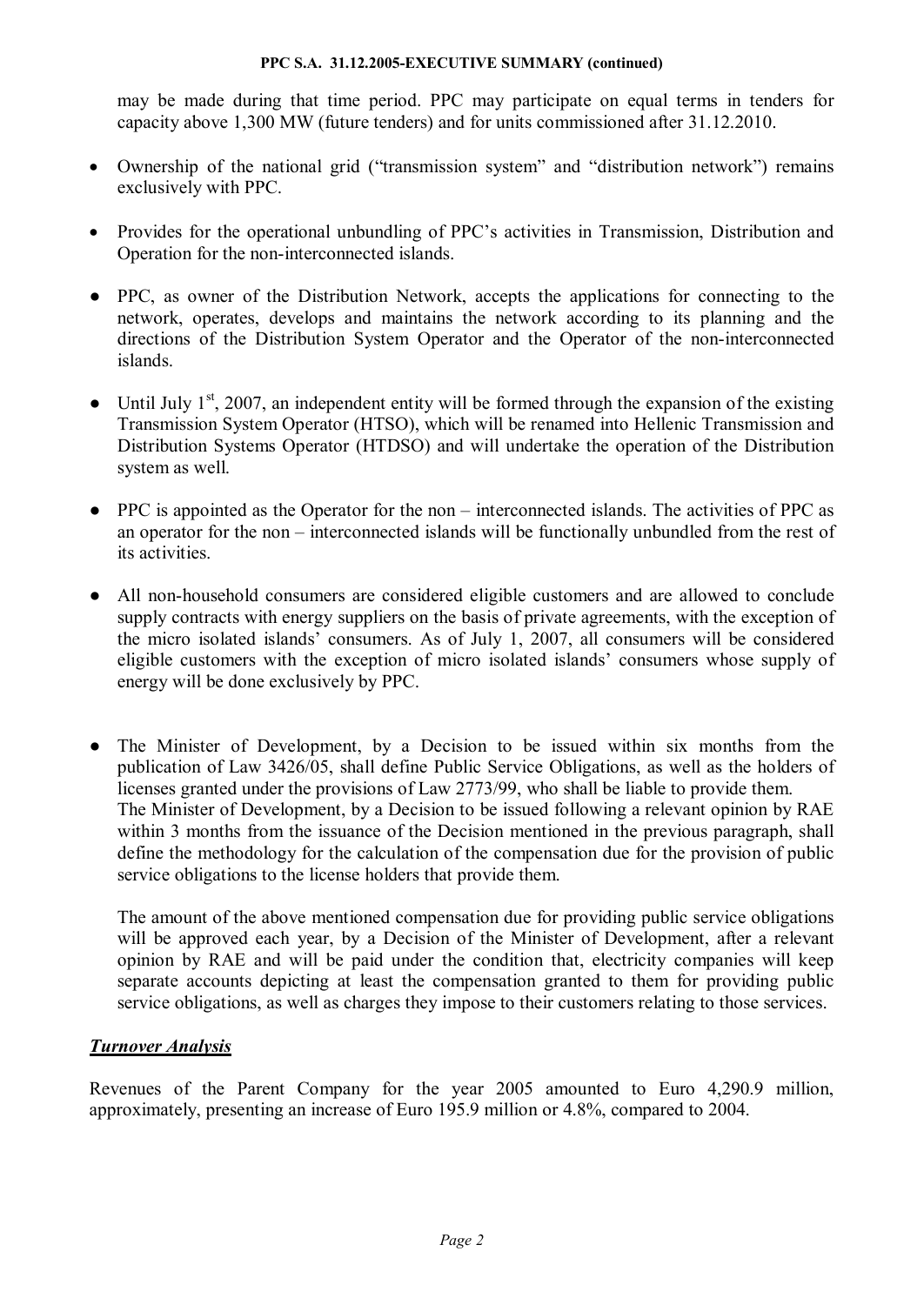In particular, revenues from energy sales for 2005 amounted to Euro 3,965.3 million compared to Euro 3,791.5 million in 2004, with an increase of 4.6%. The quantities of energy sold amounted to 50,719 GWH, presenting a decrease of 297 GWH or 0.6% compared to those of 2004.

The Parent Company's income from energy exports amounted to Euro 31.3 million.

As far as tariffs is concerned, the Ministry of Development has approved an average increase at the price of energy of 3.19% since September  $1<sup>st</sup>$ , 2005 for all tariffs excluding individual tariffs for LARKO and ALUMINIUM .The Parent Company's clients exceeded 7 million.

Following the finalization, in 2005, of the revaluation of PPC's real estate assets PPC's equity was increased by Euro 595.7 million.

Furthermore, the Parent Company proceeded with the revaluation of its machinery, technical works and other equipment, with an effective date of December 31, 2004, carried out by an independent appraiser, in accordance with the International Appraising Standards and the IAS 16.

A net surplus of Euro 1,403.6 million was directly charged in the Equity which was the final result of the above appraisal.

Profit before tax for the Group amounted to Euro 201.6 million, approximately. The corresponding figure for the year ended December 31, 2004 amounted to Euro 502.3 million, approximately. The corresponding figures for the Parent Company amounted to Euro 215.1 million, approximately for the year ended December 31, 2005 and Euro 511.1 million, approximately for the year ended December 31, 2004.

Earnings for the Parent Company have been reduced due to a 39% increase in the expense for liquid fuel and a 28% increase in the expense for natural gas in comparison to 2004. In addition, earnings have been charged for the first time with an expense of Euro 12.6 million concerning purchase of emission rights, namely  $CO<sub>2</sub>$ , while tariffs increased by only 3.19%.

The first National Allocation Plan (NAP) for the 3-year period 2005-2007 was ratified by the European Commission, according to its decision which has been communicated to the Greek competent authorities in June 2005. A Joint Ministerial Decision by the Ministers of Development and Environment is expected in order to officially finalize the allocation of the emission allowances between the bound plants.

According to the above mentioned National Allocation Plan the Parent Company has been allocated for the period 2005 - 2007 emission allowances of 158,730 ktn  $CO_2$  (52,092 ktn  $CO_2$  for 2005).

The competent authority has recently (January 2006) issued the permits for  $CO<sub>2</sub>$  emissions for PPC's twenty-nine (29) bound plants.

Following the above permits, for the year 2005, the amount of the  $CO<sub>2</sub>$  emissions, not covered by the allocated emission allowances, amounted to approximately 500 ktn  $CO<sub>2</sub>$  (with the assumption, since the relevant Ministerial Decision has not been issued yet, that the allocated emission allowances to the company for 2005, according to the above NAP will remain 52,092 ktn  $CO<sub>2</sub>$ ).

It should be noted that in 2005, the company has bought  $CO<sub>2</sub>$  emissions rights of 845,783 tn  $CO<sub>2</sub>$ . Any eventual surplus of the  $CO<sub>2</sub>$  emissions rights for 2005 can be transferred to the years 2006 and 2007.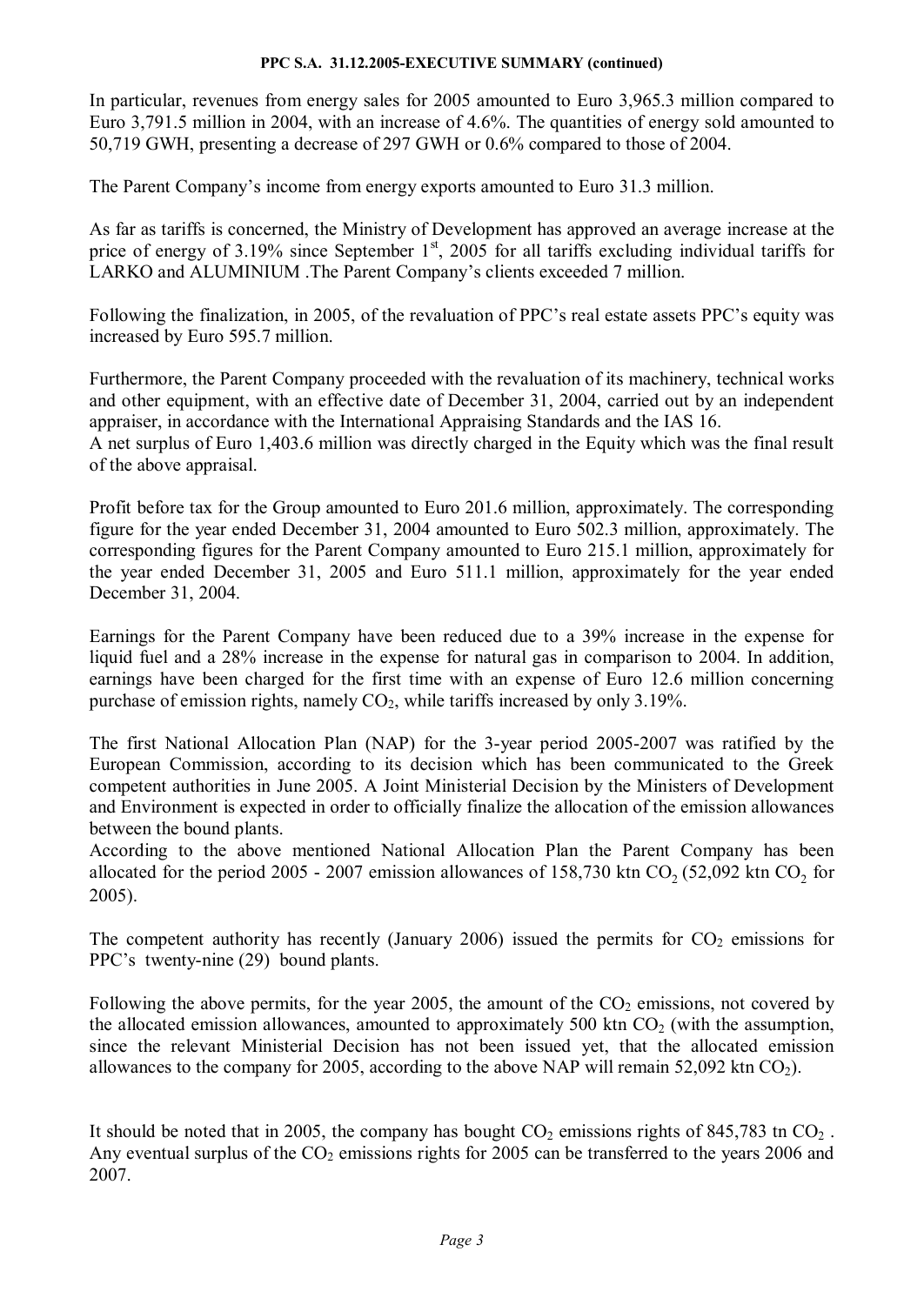It should also be noted that, PPC´s active debt management through the substitution of more cost expensive existing financings from new borrowings with more favorable terms combined with the use of flexible financial tools, resulted in the decrease in financial expenses by Euro 11.1 million ( 6.7%) compared to 2004, from Euro 165.8 million in 2004 to Euro 154,7 million in 2005 , despite the increase in the level of debt from Euro 3,692 in 2004 to Euro 3,833 in 2005 and the beginning of the gradual increase of floating interest rates in Eurozone.

In 2005, the shareholders of the Parent Company received dividends that amounted to Euro 208.8 million (Euro 0.90 per share).

For the fiscal year 2005, the Board of Directors in the General Meeting will ask for the approval of dividend payment Euro 0.50 per share, that amounted to Euro 116 million.

# *Debt Evolution*

The same reasons which reversed PPC´s profitability resulted to the increase of the Parent Company's debt by Euro 141 million (3.8%) compared to 2004, from Euro 3,692 million to Euro 3,833 million in 2005.

Accordingly, net debt (total debt minus cash & cash equivalents minus marketable securities) increased from Euro 3,635 million at 31.12.2004 to Euro 3,755 million at 31.12.2005.

Consequently, net debt/equity ratio improved and reached 0.72 compared to 0.86 in 2004.

The company in order to achieve low cost financing through the use of new financial instruments continued its activity in the bond market under the provisions of Law 3156/2003 by issuing 4 bonds with a total amount of Euro 325 million.

It should be noted that in 2005 the Company, for the first time, concluded a loan of an amount of Euro 260 million with the European Investment Bank without the provision of any guarantee.

Finally, the Company entered into 4 interest rate swaps, from floating to fixed interest rate, totaling Euro 250 million. Such swaps are part of the Company's general policy for managing debt, the stabilization of its financing cost and the protection against the risk of further increases in the interest rates.

# *Capital Expenditure Rationalisation*

The Parent Company has continued the effort for rationalisation of its capital expenditure by proceeding, initially, with those investments included in its strategic planning and development, aiming at ameliorating the exploitation of the available resources.

Furthermore, the Company has continued the program of restructuring and reducing the elastic operating costs, by exploiting all the potentials in order to meet its goal for efficiency improvement.

The total capital expenditures of the year amounted to Euro 739 million and are distributed in Euro 99 million to Mines Sector, Euro 262 million to Production sector, Euro 77 million to Transmission Sector, Euro 293 million to Distribution Sector and Euro 8 million to activities of the in Headquarters Departments.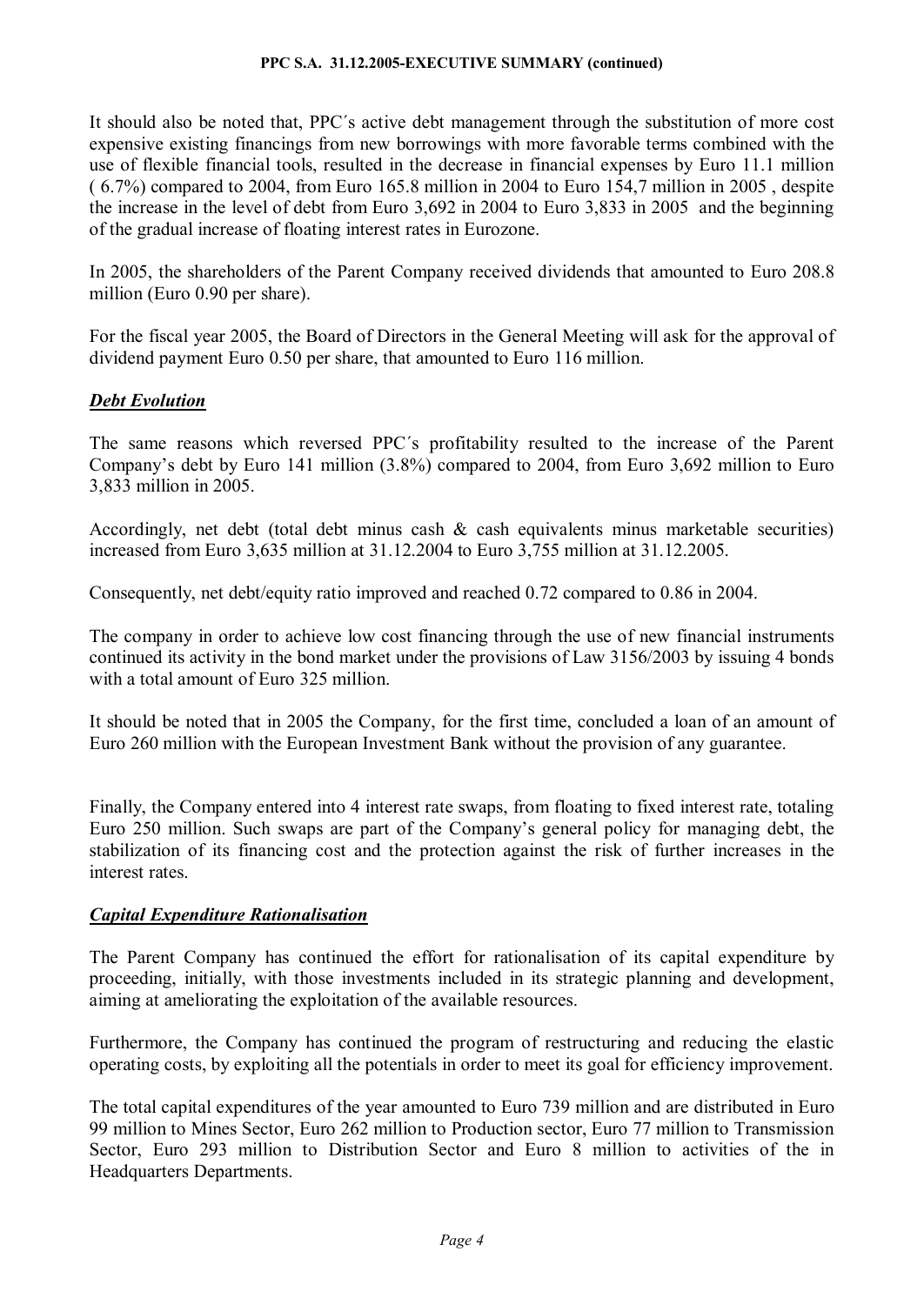Within 2005, the mine in Mavropigi started its full operations, the total cost of which amounted to Euro 105.8 million, the works in the distribution centre of Koridallos were completed and the gasturbine IV in Rhodes, 27.95 MW of total capacity and of a cost which amounted to Euro 19.3 million. The new Unit of the Combined Cycle "Lavrio V", 385.25 MW of total capacity, is in the final phase of its construction and is expected to enter in commercial operation within the first trimester of 2006. The total amount invested for this unit within 2005, is Euro 103.2 million**.** 

The project of the hydroelectric station at Ilariona continues to be under construction and the total expenditures for 2005 amounted to Euro 36.3 million. Also, the installation of new electrostatic precipitators and the upgrading of the existing ones in Units I –IV of the power plant at Agios Dimitrios, with total expenditures in 2005 amounted to Euro 49.7 mil. are in process.

At the same time, the Parent Company has continued the projects of upgrading and expansion of the existing Networks, Lines and H/V Transmission, equipment of Mines and the Environmental Protection.

The Subsidies that the Company obtained for 2005 from the European Union or the Greek State, through the investment budget of the Hellenic Republic, amounted to Euro 14.2 million, out of which the amount of Euro 13.5 million was obtained through the  $3<sup>rd</sup>$  EU Investment Program in order to fund the project of the Submarine Cable Killini - Zakynthos.

# *Significant events for the year 2005*

- In 2005, all necessary preliminary works and studies for the new combined fuel unit to Aliveri, of a total capacity 360MW – 400 MW, were continued and which will be on commercial operation in the summer of 2009.
- In June 2005, Moody's Investment Service, upgrade by two notches the creditworthiness of PPC, from Baa1 to A2.
- At the beginning of 2005, PPC's participation in the tender process for the privatization for power plants of Varna and Bobov Dol, in Bulgaria, was decided.

On the  $27<sup>th</sup>$  April, 2005 the Bulgarian Privatization Agency announced that the Company submitted the highest offer for the Bobov Dol power plant. The Company's offer for the Bobov Dol power plant, amounted to Euro 70.9 million and announced that it will proceed to a capital increase of 34.4 million in the event it acquires the plant.

The Bulgarian Privatization Agency cancelled the tender for Bobov Dol, on the grounds that the offered prices were not satisfactory and not in line with the targets of the tender. PPC appealed the decision at the Supreme Administrative Court of Bulgaria. The first trial took place on November 8, 2005, where PPC asked for additional documentation to be submitted from the Privatization Agency. The court accepted PPC's request appointed a new trial date on February 14, 2006. The Supreme Administrative Court overturned on Tuesday, March 14, 2006, the decision by the Privatization Agency to cancel the public tender for the sale of 100 percent of the Bobov Dol power plant, for which PPC has tendered the highest bid.

● As far as, the use of PPC's real estate property, which amounts to Euro 1.6 billion, is concerned, the full and systematic recording for the efficient use of PPC's real estate property, has been assigned to a group of advisors. Between others, there will be a study